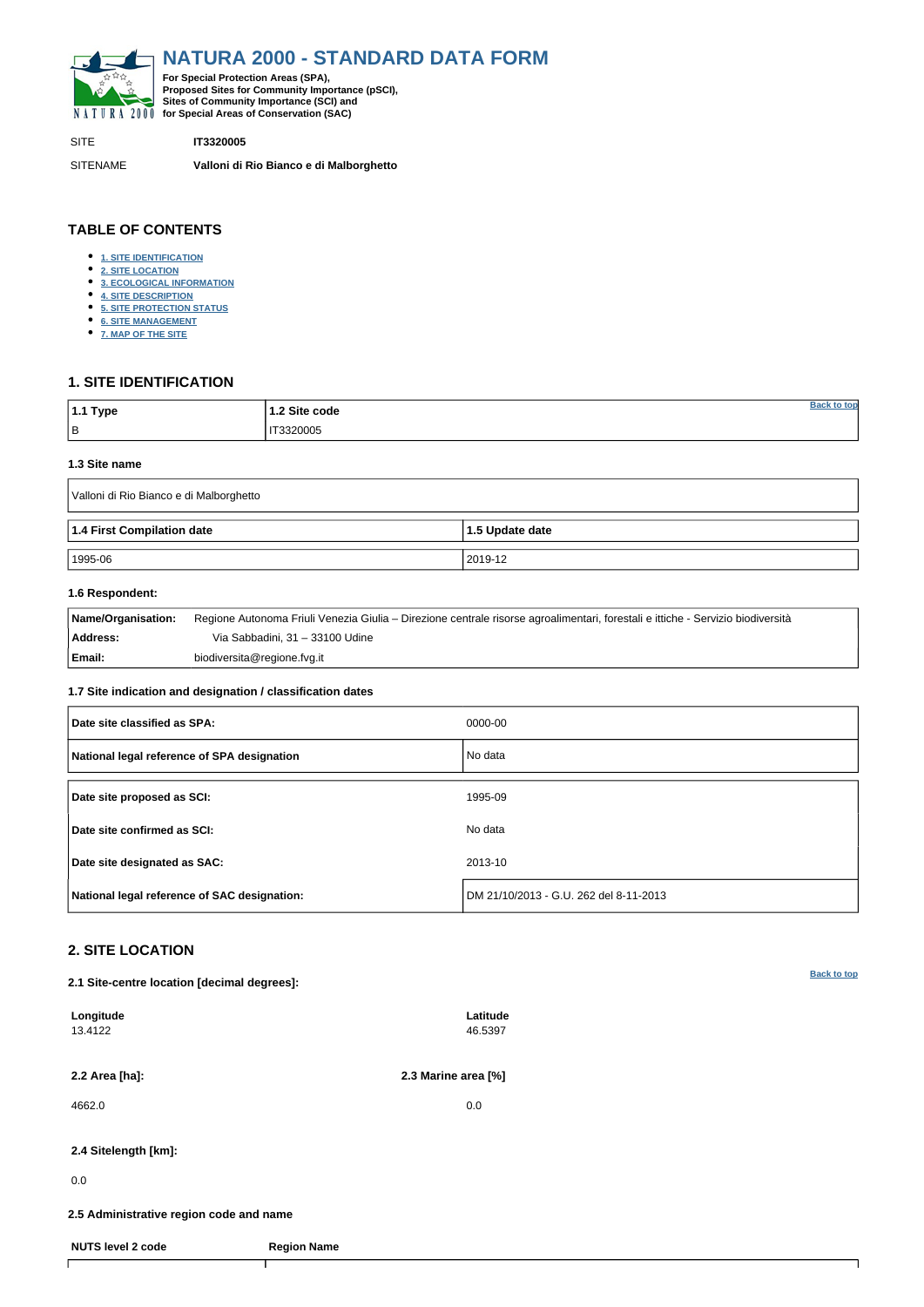**[Back to top](#page-0-0)**

## **2.6 Biogeographical Region(s)**

Alpine (100.0

# <span id="page-1-0"></span>**3. ECOLOGICAL INFORMATION**

#### **3.1 Habitat types present on the site and assessment for them**

**Annex I Habitat types Site assessment Code PF NP Cover [ha] Cave [number] Data quality A|B|C|D A|B|C Representativity Relative Surface Conservation Global** 3220 **b** 32.5 G B C A B B 3240 0.18 G D 4060 B B B B B B B B C 4070 B 383.0 G A C A A A A 6170 **8** True Microsoft March 2013 **6170 B** 6230 33.0 G A C B B 6510 **B** B B B B B B B B 8110 17.6 G C C B C 8120 132.0 G A C A A 8210 170.39 G A C A A 8220 0.51 G D 8310 2 M B C B B 91E0 5.14 G D 91K0 1167.0 G B C B B 9410 **B** N 23.0 G A C B B B 9420 **B** B B A A A A 9530 495.0 G A B A A

**PF:** for the habitat types that can have a non-priority as well as a priority form (6210, 7130, 9430) enter "X" in the column PF to indicate the priority form.

**NP:** in case that a habitat type no longer exists in the site enter: x (optional)

**Cover:** decimal values can be entered

**Caves:** for habitat types 8310, 8330 (caves) enter the number of caves if estimated surface is not available.

• Data quality: G = 'Good' (e.g. based on surveys); M = 'Moderate' (e.g. based on partial data with some extrapolation); P = 'Poor' (e.g. rough estimation)

## **3.2 Species referred to in Article 4 of Directive 2009/147/EC and listed in Annex II of Directive 92/43/EEC and site evaluation for them**

| <b>Species</b> |      |                                     |              | Population in the site |              |                |                |      | <b>Site assessment</b> |             |                |              |                |                           |
|----------------|------|-------------------------------------|--------------|------------------------|--------------|----------------|----------------|------|------------------------|-------------|----------------|--------------|----------------|---------------------------|
| G              | Code | <b>Scientific Name</b>              | $\mathbf{s}$ | <b>NP</b>              | T.           | <b>Size</b>    |                | Unit | Cat.                   | D.<br>qual. | <b>A B C D</b> | <b>A B C</b> |                |                           |
|                |      |                                     |              |                        |              | <b>Min</b>     | <b>Max</b>     |      |                        |             | Pop.           | Con.         | Iso.           | Glo.                      |
| B              | A223 | <b>Aegolius funereus</b>            |              |                        | p            | 20             | 20             | ۱i   |                        | G           | B              | B            | $\mathsf C$    | B                         |
| B              | A091 | <b>Aquila chrysaetos</b>            |              |                        | p            | $\mathbf 1$    | 1              | p    |                        | G           | D              |              |                |                           |
|                | 1092 | <b>Austropotamobius</b><br>pallipes |              |                        | р            |                |                |      | $\mathsf C$            | <b>DD</b>   | D              |              |                |                           |
| M              | 1308 | <b>Barbastella barbastellus</b>     |              |                        | W            |                |                |      | P                      | DD          | D              |              |                |                           |
| Α              | 1193 | <b>Bombina variegata</b>            |              |                        | p            |                |                |      | $\mathsf{R}$           | <b>DD</b>   | $\mathsf C$    | B            | $\overline{C}$ | $\mathsf C$               |
| B              | A104 | <b>Bonasa bonasia</b>               |              |                        | p            | 50             | 50             |      |                        | G           | $\mathsf{C}$   | B            | $\mathsf C$    | B                         |
| B              | A215 | <b>Bubo bubo</b>                    |              |                        | p            |                |                |      | $\vee$                 | <b>DD</b>   | D              |              |                |                           |
| P              | 1386 | <b>Buxbaumia viridis</b>            |              |                        | p            |                |                |      | R                      | <b>DD</b>   | B              | B            | B              | B                         |
| P              | 4071 | Campanula zoysii                    |              |                        | p            |                |                |      | P                      | <b>DD</b>   | D              |              |                |                           |
| B              | A080 | <b>Circaetus gallicus</b>           |              |                        | $\mathbf C$  |                |                |      | V                      | <b>DD</b>   | D              |              |                |                           |
| F              | 1163 | <b>Cottus gobio</b>                 |              |                        | р            |                |                |      | C                      | <b>DD</b>   | D              |              |                |                           |
| P              | 1381 | <b>Dicranum viride</b>              |              |                        | p            |                |                |      | $\mathsf{R}$           | <b>DD</b>   | D              |              |                |                           |
| B              | A236 | <b>Dryocopus martius</b>            |              |                        | p            | 20             | 20             | ۱i   |                        | G           | B              | A            | $\mathsf C$    | $\boldsymbol{\mathsf{A}}$ |
| B              | A103 | <b>Falco peregrinus</b>             |              |                        | р            | $\mathfrak{S}$ | $\overline{3}$ | ۱i   |                        | G           | D              |              |                |                           |
| B              | A217 | <b>Glaucidium passerinum</b>        |              |                        | p            | 30             | 30             | ۱i   |                        | G           | B              | B            | $\sf B$        | B                         |
| B              | A078 | <b>Gyps fulvus</b>                  |              |                        | $\mathbf{C}$ | $\,6\,$        | $\,6$          | ۱i   |                        | G           | D              |              |                |                           |
| B              | A408 | <b>Lagopus mutus</b><br>helveticus  |              |                        | p            | 30             | 30             | ۱ì   |                        | G           | C              | B            | C              | B                         |
| B              | A338 | <b>Lanius collurio</b>              |              |                        | r            |                |                |      | $\mathsf{C}$           | <b>DD</b>   | D              |              |                |                           |
|                |      |                                     |              |                        |              |                |                |      |                        |             |                |              |                |                           |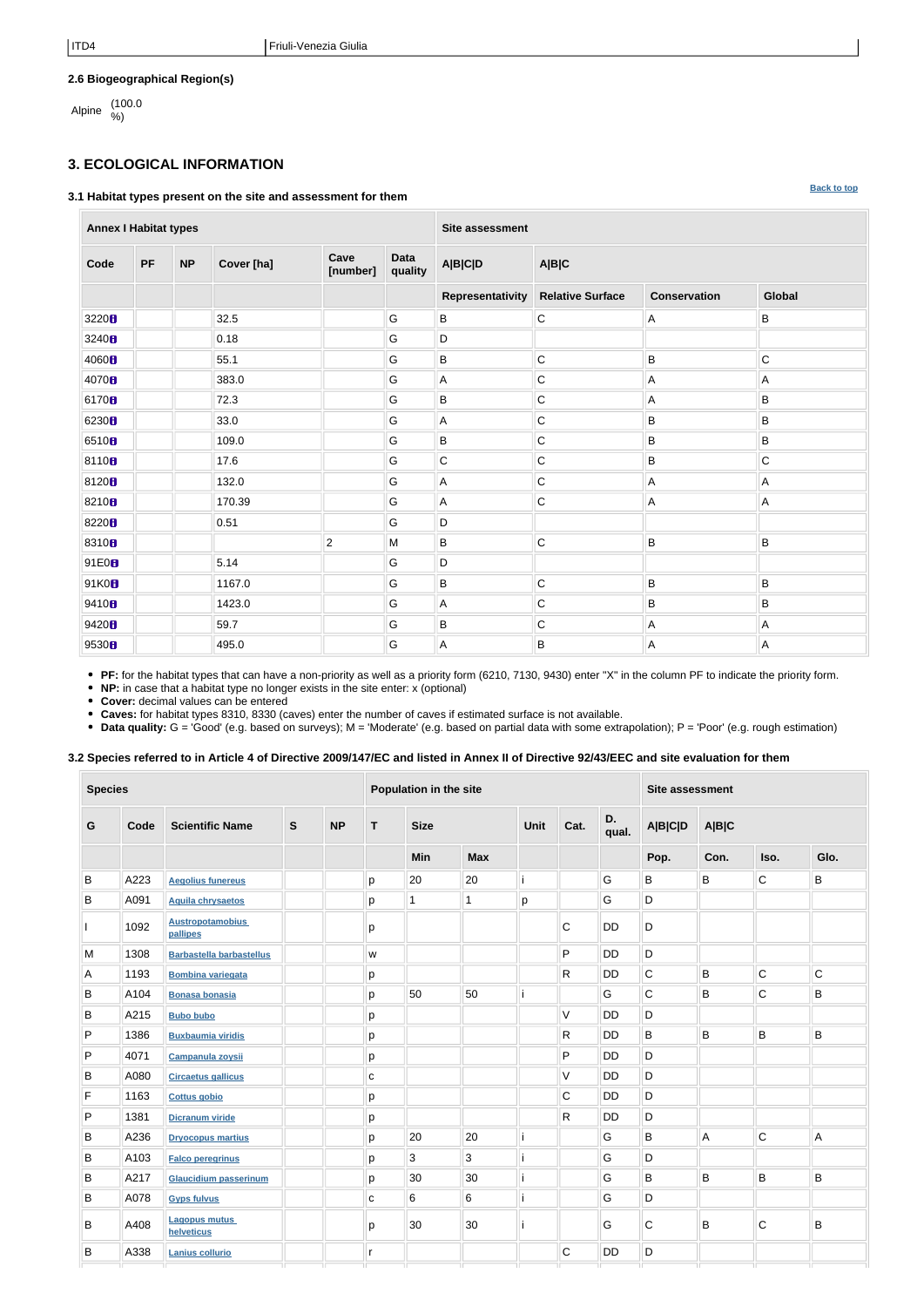**[Back to top](#page-0-0)**

| M | 1361 | <b>Lynx lynx</b>            | C |    |    |   | $\vee$ | <b>DD</b> | $\mathsf{C}$ | A | $\sim$<br>◡ | C            |
|---|------|-----------------------------|---|----|----|---|--------|-----------|--------------|---|-------------|--------------|
| M | 1321 | <b>Myotis emarginatus</b>   | p |    |    |   | P      | <b>DD</b> | D            |   |             |              |
| B | A072 | <b>Pernis apivorus</b>      |   | 5  | ಿ  | D |        | G         | С            | В | ⌒<br>◡      | B            |
| B | A241 | <b>Picoides tridactylus</b> | D | 15 | 15 |   |        | G         | A            | A | B           | A            |
| B | A234 | <b>Picus canus</b>          | D | 15 | 15 |   |        | G         | $\sim$<br>◡  | В | ⌒<br>◡      | B            |
| B | A409 | <b>Tetrao tetrix tetrix</b> |   | 65 | 65 |   |        | G         | С            | C | $\sim$<br>◡ | $\mathsf{C}$ |
| B | A108 | <b>Tetrao urogallus</b>     |   | 35 | 35 |   |        | G         | В            | A | ⌒<br>◡      | A            |
| м | 1354 | <b>Ursus arctos</b>         | C |    |    |   | v      | DD        | С            | A | ⌒<br>◡      | C            |

**Group:** A = Amphibians, B = Birds, F = Fish, I = Invertebrates, M = Mammals, P = Plants, R = Reptiles

- **S:** in case that the data on species are sensitive and therefore have to be blocked for any public access enter: yes
- **NP:** in case that a species is no longer present in the site enter: x (optional)
- **Type:** p = permanent, r = reproducing, c = concentration, w = wintering (for plant and non-migratory species use permanent)
- Unit: i = individuals, p = pairs or other units according to the Standard list of population units and codes in accordance with Article 12 and 17 reporting (see **[reference portal](http://bd.eionet.europa.eu/activities/Natura_2000/reference_portal)**)
- Abundance categories (Cat.): C = common, R = rare, V = very rare, P = present to fill if data are deficient (DD) or in addition to population size information
- Data quality: G = 'Good' (e.g. based on surveys); M = 'Moderate' (e.g. based on partial data with some extrapolation); P = 'Poor' (e.g. rough estimation); VP = 'Very poor' (use this category only, if not even a rough estimation of the population size can be made, in this case the fields for population size can remain empty, but the field "Abundance categories" has to be filled in)

#### **3.3 Other important species of flora and fauna (optional)**

| <b>Species</b> |             |                             |               | Population in the site |             |            |      | <b>Motivation</b> |                                |              |                         |                         |                           |                         |  |
|----------------|-------------|-----------------------------|---------------|------------------------|-------------|------------|------|-------------------|--------------------------------|--------------|-------------------------|-------------------------|---------------------------|-------------------------|--|
| Group          | <b>CODE</b> | <b>Scientific Name</b>      | ${\mathsf S}$ | <b>NP</b>              | <b>Size</b> |            | Unit | Cat.              | <b>Species</b><br><b>Annex</b> |              |                         | <b>Other categories</b> |                           |                         |  |
|                |             |                             |               |                        | Min         | <b>Max</b> |      | <b>C R V P</b>    | IV                             | $\mathsf{V}$ | A                       | B                       | $\mathbf C$               | $\mathsf D$             |  |
| M              | 5603        | <b>Chionomys nivalis</b>    |               |                        |             |            |      | $\mathsf C$       |                                |              |                         |                         | $\boldsymbol{\mathsf{X}}$ | Χ                       |  |
| $\mathsf R$    | 1283        | <b>Coronella austriaca</b>  |               |                        |             |            |      | $\mathsf C$       | Χ                              |              |                         |                         | X                         | $\mathsf X$             |  |
| M              | 1342        | <b>Dryomys nitedula</b>     |               |                        |             |            |      | $\mathbf C$       | X                              |              | X                       |                         | X                         |                         |  |
|                | 1026        | <b>Helix pomatia</b>        |               |                        |             |            |      | P                 |                                | X            |                         |                         | Χ                         | $\mathsf{X}$            |  |
| $\mathsf{R}$   | 5676        | Iberolacerta horvathi       |               |                        |             |            |      | С                 | X                              |              | X                       |                         | $\mathsf{X}$              | X                       |  |
| P              |             | <b>Leontopodium alpinum</b> |               |                        |             |            |      | R                 |                                |              | $\mathsf X$             |                         |                           | Χ                       |  |
| M              | 1334        | <b>Lepus timidus</b>        |               |                        |             |            |      | $\mathsf C$       |                                | Χ            |                         |                         | X                         | Χ                       |  |
| $\mathsf{P}$   |             | <b>Lilium carniolicum</b>   |               |                        |             |            |      | R                 |                                |              | Χ                       |                         |                           | Χ                       |  |
|                | 1067        | Lopinga achine              |               |                        |             |            |      | С                 | Χ                              |              |                         |                         | $\boldsymbol{\mathsf{X}}$ | Χ                       |  |
| ${\sf M}$      | 2606        | <b>Marmota marmota</b>      |               |                        |             |            |      | ${\bf C}$         |                                |              |                         |                         | $\boldsymbol{\mathsf{X}}$ | $\mathsf X$             |  |
| M              | 1357        | <b>Martes martes</b>        |               |                        |             |            |      | $\mathsf C$       |                                | X            | $\mathsf{\overline{X}}$ |                         | $\mathsf X$               | X                       |  |
| M              | 2632        | <b>Mustela erminea</b>      |               |                        |             |            |      | $\mathsf C$       |                                |              |                         |                         | $\boldsymbol{\mathsf{X}}$ | $\mathsf{\overline{X}}$ |  |
| M              | 1330        | <b>Myotis mystacinus</b>    |               |                        |             |            |      | P                 | Χ                              |              | $\mathsf X$             |                         | $\boldsymbol{\mathsf{X}}$ | $\mathsf{X}$            |  |
| M              | 2595        | <b>Neomys anomalus</b>      |               |                        |             |            |      | $\mathbf C$       |                                |              |                         |                         | X                         | Χ                       |  |
| P              | 1749        | <b>Physoplexis comosa</b>   |               |                        |             |            |      | $\mathsf{R}$      | X                              |              | X                       | X                       | X                         | Χ                       |  |
| $\mathsf{R}$   | 1256        | <b>Podarcis muralis</b>     |               |                        |             |            |      | R                 | X                              |              |                         |                         | $\boldsymbol{\mathsf{X}}$ | X                       |  |
| Α              | 1213        | Rana temporaria             |               |                        |             |            |      | $\mathsf C$       |                                | X            |                         |                         | $\mathsf{X}$              | Χ                       |  |
| M              | 1369        | Rupicapra rupicapra         |               |                        |             |            |      | $\mathsf C$       |                                | Χ            |                         |                         | X                         | Χ                       |  |
| Α              | 1177        | Salamandra atra             |               |                        |             |            |      | $\mathsf C$       | Χ                              |              | Χ                       |                         | Χ                         | Χ                       |  |
| $\mathsf{A}$   | 2351        | Salamandra salamandra       |               |                        |             |            |      | $\mathsf C$       |                                |              |                         |                         | X                         | $\mathsf X$             |  |
| $\mathsf F$    |             | Salmo [trutta] trutta       |               |                        |             |            |      | P                 |                                |              | $\mathsf{\overline{X}}$ |                         |                           |                         |  |
| $\sf P$        |             | Saxifraga burserana         |               |                        |             |            |      | P                 |                                |              |                         | $\mathsf{X}$            |                           |                         |  |
| $\sf P$        |             | Spiraea decumbens           |               |                        |             |            |      | $\mathsf{R}$      |                                |              |                         | $\mathsf{X}$            |                           |                         |  |
| $\mathsf{A}$   | 2353        | <b>Triturus alpestris</b>   |               |                        |             |            |      | $\mathbf C$       |                                |              |                         |                         | $\mathsf{X}$              | X                       |  |
|                |             |                             |               |                        |             |            |      |                   |                                |              |                         |                         |                           |                         |  |

| 5995 | $\sim$<br><b>AAR</b> |  |  |  |  |  |  |
|------|----------------------|--|--|--|--|--|--|

- **Group:** A = Amphibians, B = Birds, F = Fish, Fu = Fungi, I = Invertebrates, L = Lichens, M = Mammals, P = Plants, R = Reptiles
- **CODE:** for Birds, Annex IV and V species the code as provided in the reference portal should be used in addition to the scientific name
- **S:** in case that the data on species are sensitive and therefore have to be blocked for any public access enter: yes
- **NP:** in case that a species is no longer present in the site enter: x (optional)
- Unit: i = individuals, p = pairs or other units according to the standard list of population units and codes in accordance with Article 12 and 17 reporting, (see **[reference portal](http://bd.eionet.europa.eu/activities/Natura_2000/reference_portal)**)
- **Cat.:** Abundance categories: C = common, R = rare, V = very rare, P = present
- **Motivation categories: IV, V:** Annex Species (Habitats Directive), **A:** National Red List data; **B:** Endemics; **C:** International Conventions; **D:** other reasons

# <span id="page-2-0"></span>**4. SITE DESCRIPTION**

**4.1 General site character**

**Habitat class % Cover**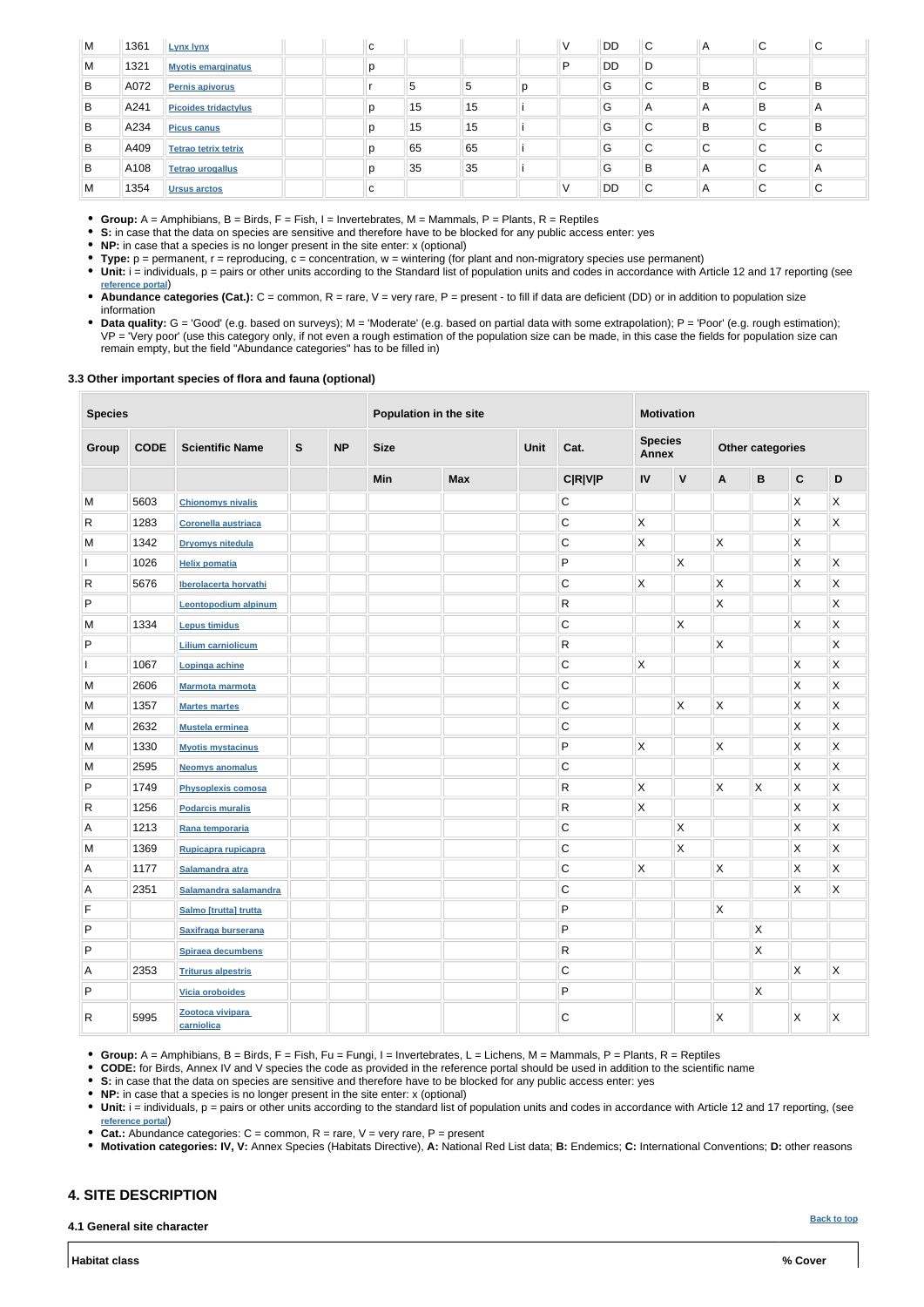| Positive Impacts |                                                          |           |         |
|------------------|----------------------------------------------------------|-----------|---------|
| <b>IRank</b>     | Activities,                                              | Pollution | linside |
|                  | management [code]   (optional) [code]   /outside [i o b] |           |         |

Rank:  $H = high$ ,  $M = medium$ ,  $L = low$ 

Pollution:  $N =$  Nitrogen input,  $P =$  Phosphor/Phosphate input,  $A =$  Acid input/acidification,

 $T =$  toxic inorganic chemicals,  $O =$  toxic organic chemicals,  $X =$  Mixed pollutions

 $i = inside, o = outside, b = both$ 

| Negative Impacts |                                 |                                |                           |
|------------------|---------------------------------|--------------------------------|---------------------------|
| Rank             | Threats and<br>pressures [code] | Pollution<br>(optional) [code] | inside/outside<br>[i o b] |
| lМ               | <b>B02</b>                      |                                |                           |
| lМ               | K02.01                          |                                |                           |
| lΗ               | D01.01                          |                                |                           |
| lМ               | F03.01                          |                                | b                         |
| lМ               | A04.03                          |                                |                           |
| lМ               | A04.01                          |                                |                           |
| lМ               | D01.02                          |                                |                           |
| lм               | G01.02                          |                                |                           |

| N <sub>14</sub>     | 3.0  |
|---------------------|------|
| N08                 | 9.0  |
| N <sub>17</sub>     | 61.0 |
| N <sub>19</sub>     | 7.0  |
| N11                 | 7.0  |
| N22                 | 4.0  |
| N <sub>16</sub>     | 8.0  |
| N23                 | 1.0  |
| Total Habitat Cover | 100  |

#### **Other Site Characteristics**

Si tratta di un vasto sito montano che corrisponde alla porzione orientale della Catena Carnica caratterizzato da substrati calcareo-dolomitici pur essendo presenti substrati acidi del Carbonifero superiore. Il sito è attraversato dai Valloni di Rio Bianco di Malborghetto e di Ugovizza e raggiunge una quota massima di circa 2000 m. La flora e la vegetazione è pertanto molto eterogenea e ricca. Si notano infatti ampie superfici di pinete a pino nero, di faggete altimontane, di mughete calcifile, di faggete ad Anemone trifolia e di peccete montane e subalpine su calcare, di lande subalpine basofile, acidofile e di nardeti.

#### **4.2 Quality and importance**

Il sito include numerosi habitat alpini poiché presenta elevata variabilità. Vaste pinete a pino nero sono arroccate sui costoni rupestri e sono rilevanti anche diverse formazioni rupestri e pascoli acidofili. Il sito riveste un'importanza primaria per la conservazione di specie avifaunistiche alpine, qui spesso presenti con densità particolarmente elevate rispetto ad altri siti in Italia. E' il caso di Tetrao urogallus, Picoides trydactylus, Glaucidium passerinum, ecc. Nella zona sono presenti sia il driomio Dryomys nitedula, sia il moscardino Muscardinus avellanarius. Nell?area è stato segnalato Myotis brandtima le verifiche successive hanno chiarito che in realtà gli esemplari raccolti in questa località devono essere più probabilmente ascritti a M. mystacinus. La zona si distingue inoltre per discrete popolazioni di Salamandra atra, Bombina variegata e Iberolacerta horvathi. Il transito di varie specie di grandi carnivori nell?area protetta è stata più volte accertata. Ursus arctos e Lynx lynx, tuttavia, non vi hanno ancora formato popolazioni stabili. Nella zona è abbastanza comune anche Neomys anomalus. Nelle acque correnti sono presenti popolazioni di Austropotamobius pallipes e di Cottus gobio. La presenza nel sito di Helix pomatia è confermata.

#### **4.3 Threats, pressures and activities with impacts on the site**

The most important impacts and activities with high effect on the site

#### **4.4 Ownership (optional)**

#### **4.5 Documentation**

BULGARINI F., CALVARIO E., FRATICELLI F., PETRETTI F. & SARROCCO S., 1999. Libro Rosso degli animali d'Italia. Vertebrati. WWf Italia ed., Roma: 1-210. CALÒ C.M., 1995. Il cinghiale (Sus scrofa L.) nel Tarvisiano e nei territori confinanti dell'Austria. Rapporto inedito all'Osservatorio Faunistico, sezione di Udine.DE FRANCESCHI P., 1986. I Tetraonidi della foresta di Tarvisio. Cierre Edizioni, pp. 141, Verona.DE LUISE G., 2004. Monitoraggio del gambero d'acqua dolce nelle aree SIC del Friuli Venezia Giulia. Relazione interna Regione Autonoma Friuli Venezia Giulia, Direzione centrale delle risorse agricole, naturali e forestali, Servizio per la tutela degli ambienti naturali e della fauna.DEL FAVERO R., POLDINI L., BORTOLI P.L., DREOSSI G., LASEN C., VANONE G., 1998. La  $\not$ egetazione forestale e ľa selvicoltura nella regione Friuli-Venezia Giulia. Reg. Auton. Friuli-Venezia Giulia, Direz. Reg. delle Foreste, Servizio Selvicoltura 1: pp. 440, 2: 1- 303, I-LIII, 61 grafici, Udine.FATTORI U. & ZANETTI M., (cur.) senza data [2009]. Grandi carnivori ed ungulati nell'area confinaria italo slovena. Stato di conservazione. Progetto Interreg "Gestione sostenibile transfrontaliera delle risorse faunistiche". Direzione centrale risorse agricole, naturali e forestali della Regione Autonoma Friuli Venezia Giulia – Ufficio Studi Faunistici publ., Gorizia.KRYTUFEK B. & VOHRALIK V., 1994. Distribution of the Forest Dormouse Dryomys nitedula (Pallas, 1779) (Rodentia, Myoxidae) in Europe. Mammal Rev., 24(4):161-177.LAPINI L. & BORGO A., 2005. Distribuzione antropocora di Marmota m. marmota Linné, 1758 nell'Italia nord-orientale: sintesi delle conoscenze aggiornata al 2004 (Mammalia: Sciuridae). Gortania-Atti del Museo Friulano di Storia Naturale, Udine, 26: 297-311. LAPINI L. & DALL'ASTA A., 2004. Lacerta agilis in north-eastern Italy (Reptilia, Lacertidae). Ital. J. Zool., 71, suppl. 1: 121- 124.LAPINI L., DALL'ASTA A., DUBLO L., SPOTO M. & VERNIER E., 1996. Materiali per una teriofauna dell'Italia nord-orientale (Mammalia, Friuli-Venezia Giulia). Gortania – Atti del Museo Friulano di Storia Naturale, 17 (1995): 149-248.LAPINI L., DALL'ASTA A., LUISELLI L. & NARDI P., 2004. Lacerta horvathi in Italy (Reptilia: Lacertidae): a review with new data on distribution, spacing strategy and territoriality. Ital. J. Zool., 71, Suppl., 1: 145-151.LAPINI L., DALL'ASTA A., DUBLO L., SPOTO M. & VERNIER E., 1996. Materiali per una teriofauna dell'Italia nord-orientale (Mammalia, Friuli-Venezia Giulia). Gortania, 17, (1995):149- 248, Udine.LAPINI L., FIORENZA T. & DALL'ASTA A., 2004. Zootoca vivipara carniolica Mayer, Böhme, Tiedemann & Bischoff, 2000, sulle colline moreniche del Friuli centrale (Italia nord-orientale) (Reptilia: Lacertidae). Gortania-Atti del Museo Friulano di Storia Naturale, Udine, 25 (2003): 325-340.LAPINI L., RICHARD J. & DALL'ASTA A., 1993. Distribution and ecology of Lacerta horvathi Mèhely, 1904 (Reptilia, Lacertidae) in north-eastern Italy. Gortania, 14:213-231, Udine. MARTINI F. & POLDINI L., 1991. Segnalazioni floristiche dalla Regione Friuli-Venezia Giulia. IV (47-65). Gortania, 13:137-156.MEZZALIRA G. 1987. L'avifauna della foresta demaniale di Tarvisio in periodo riproduttivo. ex-Vertebrati della Foresta di Tarvisio; I° saggio faunistico. Min. Agr. For. (C.F.S.):162-147.MOSETTI F., 1983. Sintesi sull'idrologia del Friuli-Venezia Giulia. Quaderni E.T.P., 6:76-77.ORIOLO G., DEL FAVERO R., SIARDI E., DREOSSI G.,& VANONE G., 2012. Tipologie dei boschi ripariali e palustri in Friuli Venezia Giulia. Regione Autonoma Friuli Venezia Giulia.PAOLUCCI P. BATTISTI A. & DE BATTISTI R., 1989. The Forest dormouse (Dryomys nitedula Pallas, 1779) in the Eastern Alps (Rodentia, Gliridae). Biogeographia, 13:855-866.PAOLUCCI P., 1994. Catalogo della collezione teriologica della Cattedra di Zoologia Forestale, Venatoria e Acquicoltura dell'Università di Padova. Gortania, 15:247-272, Udine.PAOLUCCI, P. 1987. Micromammiferi della foresta di Tarvisio. In: AA.VV., 1987. Vertebrati della Foresta di Tarvisio. I Saggio Faunistico. M.A.F. (C.F.S.) ed., Tarvisio: 147-225.PERCO F., 1975. Ipotesi per la reintroduzione naturale del Grifone Gyps fulvus e del Gipeto Gypaetus barbatus aureus nelle Alpi orientali quali specie nidificanti. Riv. ital. Orn., 45:349-358.PERTOT M., 1995. Esplorazioni floristiche di Valentin Plemel, botanico sloveno, nel Friuli-Venezia Giulia (NE Italia). Gortania, 17:107-119. POLDINI L. & NARDINI S., 1993. Boschi di forra, faggete e abieteti in Friuli (NE Italia). Studia Geobot., 13:215-298.POLDINI L. & ORIOLO G., 1994. La vegetazione dei prati da sfalcio e dei pascoli intensivi (Arrhenatheretalia e Poo-Trisetetalia) in Friuli (NE Italia). Studia Geobot., 14 suppl. 1:3-48.POLDINI L. & ORIOLO G., 1997. La vegetazione dei pascoli a Nardus stricta e delle praterie acidofile in Friuli (NE-Italia). Fitosociologia.POLDINI L., 1975. Contributi critici alla conoscenza della flora delle Alpi Friulane e del loro avanterra. Note miscellanee. Webbia, 29(2):437-538.POLDINI L., 2002. Nuovo Atlante corologico delle piante vascolari nel Friuli Venezia Giulia. Reg. Auton. Friuli-Venezia Giulia, Direz. Reg. delle Foreste, Dipartimento di Biologia, Università di Trieste, pp. 529, Udine. POLDINI L., BRESSAN E., 2007. I boschi di abete rosso ed abete bianco in Friuli (Italia nord-orientale). Fitosociologia 44(2): 15-54.POLDINI L., MARTINI F., 1993. La vegetazione delle vallette nivali su calcare, dei conoidi e delle alluvioni nel Friuli (NE Italia). Studia Geobot., 13: 141-214.POLDINI L., ORIOLO G.,